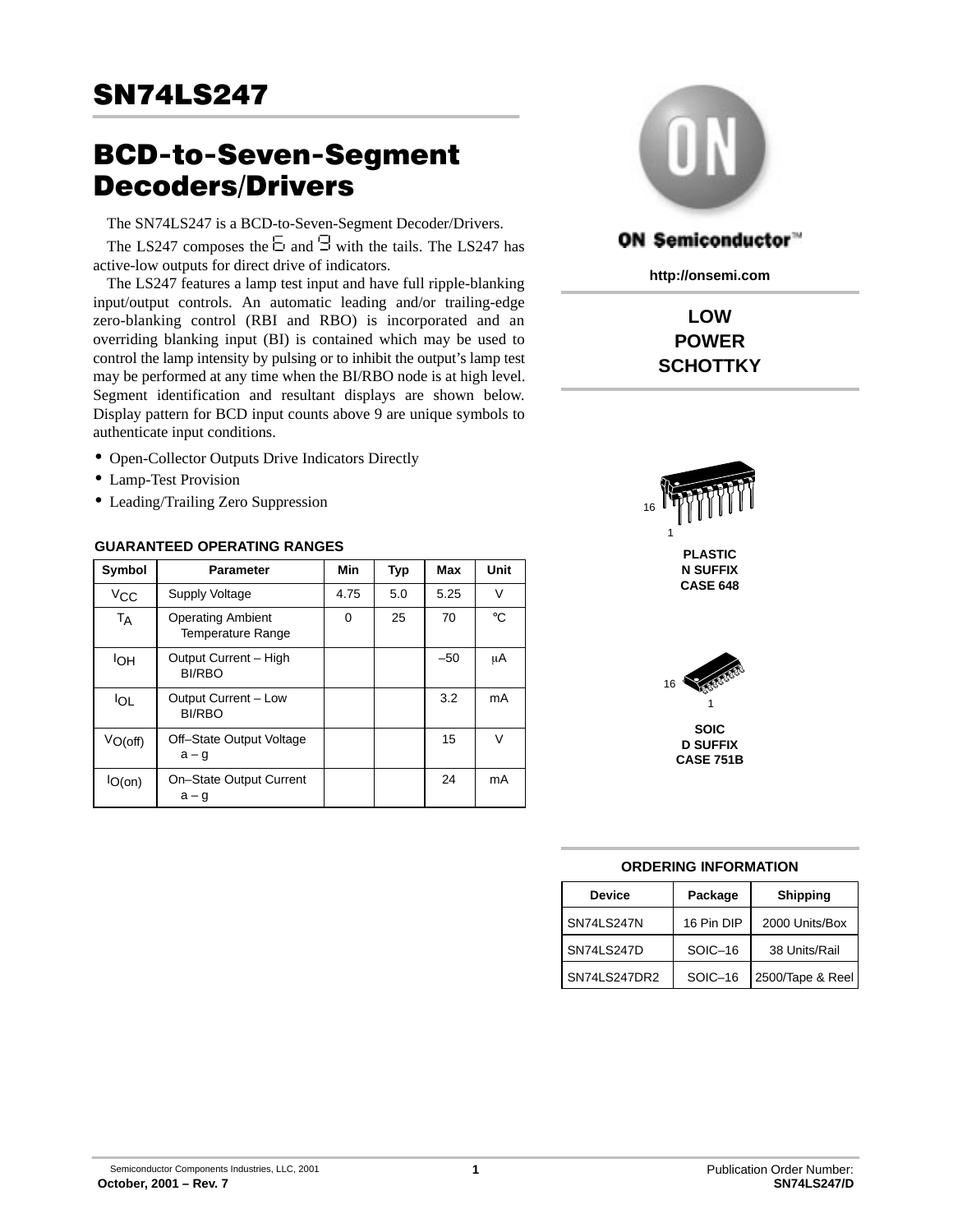

**CIRCUIT FEATURES LAMP INTENSITY MODULATION CAPABILITY**

|             |                        | <b>TYPICAL</b>                        |                               |                       |                                    |
|-------------|------------------------|---------------------------------------|-------------------------------|-----------------------|------------------------------------|
| <b>TYPE</b> | <b>ACTIVE</b><br>LEVEL | <b>OUTPUT</b><br><b>CONFIGURATION</b> | <b>SINK</b><br><b>CURRENT</b> | MAX<br><b>VOLTAGE</b> | <b>POWER</b><br><b>DISSIPATION</b> |
| SN74LS247   | low                    | open-collector                        | 24 mA                         | 15V                   | 35 mW                              |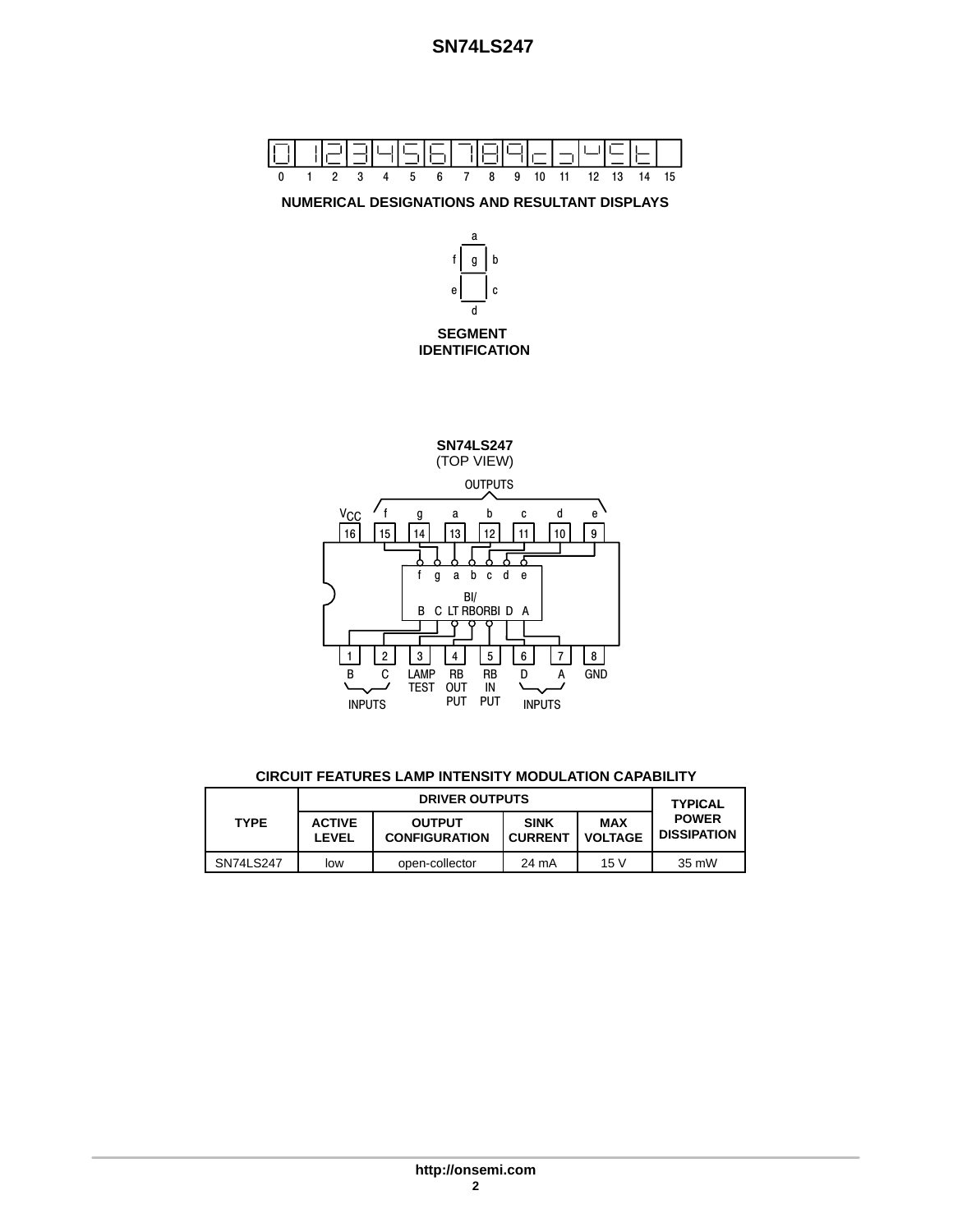### **LOGIC DIAGRAM**



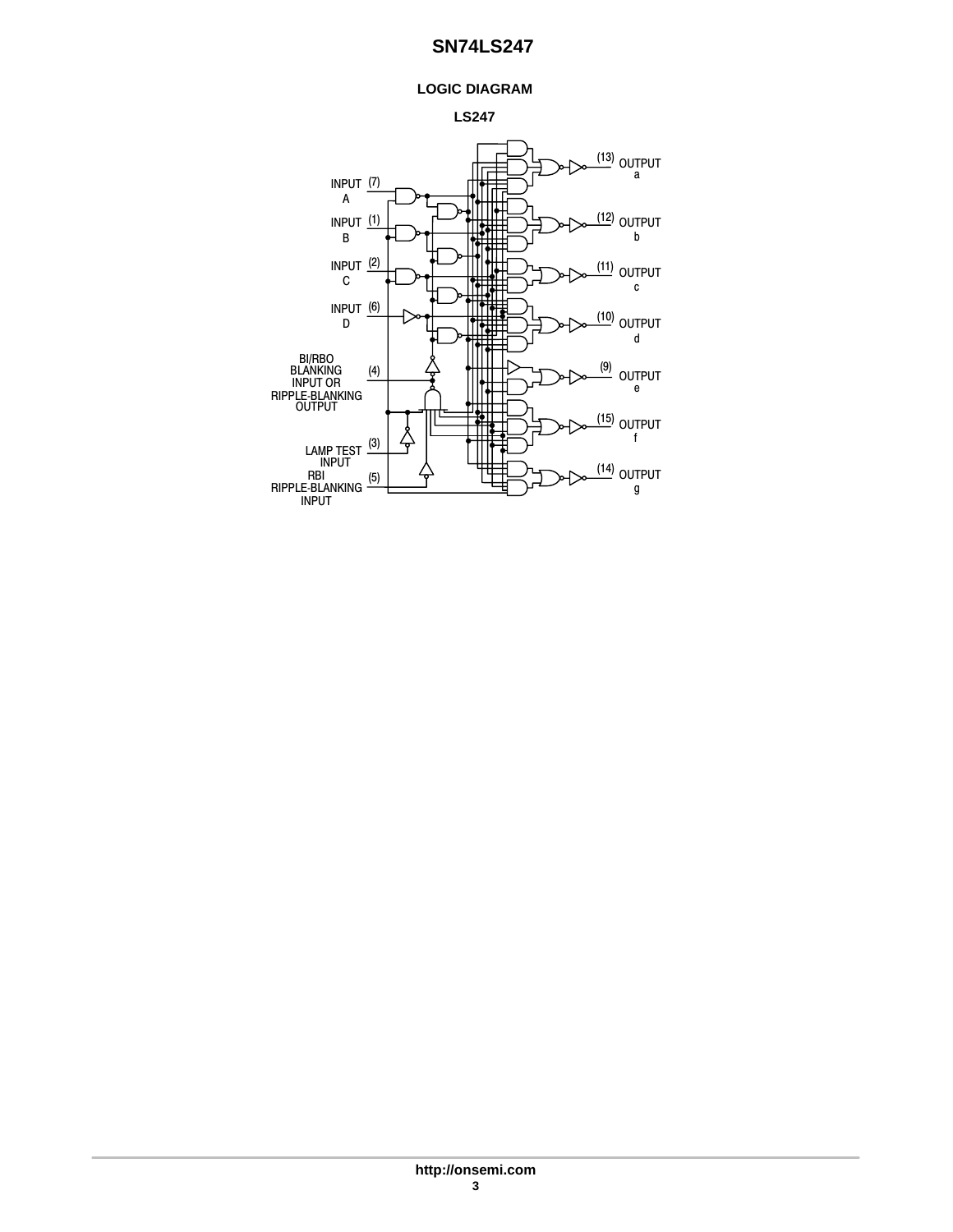| <b>LS247</b>          |  |  |  |  |  |
|-----------------------|--|--|--|--|--|
| <b>FUNCTION TABLE</b> |  |  |  |  |  |

| <b>DECIMAL</b><br><b>OR</b> |    |            |   | <b>INPUTS</b> |   |   | $\mathsf{BI} \mathsf{RBO}^\dagger$ | <b>OUTPUTS</b> |            |            |            | <b>NOTE</b> |            |            |   |
|-----------------------------|----|------------|---|---------------|---|---|------------------------------------|----------------|------------|------------|------------|-------------|------------|------------|---|
| <b>FUNCTION</b>             | LT | <b>RBI</b> | D | C             | B | A |                                    | a              | b          | c          | d          | е           | f          | g          |   |
| 0                           | H  | H          |   |               |   |   | H                                  | ON             | ON         | <b>ON</b>  | ON         | <b>ON</b>   | ON         | <b>OFF</b> |   |
| 1                           | Н  | X          |   |               | L | н | Н                                  | <b>OFF</b>     | ON         | <b>ON</b>  | <b>OFF</b> | <b>OFF</b>  | <b>OFF</b> | <b>OFF</b> |   |
| $\overline{\mathbf{c}}$     | н  | X          |   |               | H |   | Н                                  | ON             | ON         | <b>OFF</b> | ON         | ON          | <b>OFF</b> | ON         |   |
| 3                           | н  | X          |   |               | H | H | н                                  | ON             | ON         | ON         | ON         | <b>OFF</b>  | <b>OFF</b> | ON         |   |
| 4                           | н  | X          |   | H             | L | L | H                                  | <b>OFF</b>     | <b>ON</b>  | <b>ON</b>  | <b>OFF</b> | <b>OFF</b>  | ON         | <b>ON</b>  |   |
| 5                           | н  | X          |   | H             |   | H | н                                  | ON             | <b>OFF</b> | <b>ON</b>  | ON         | <b>OFF</b>  | ON         | ON         |   |
| 6                           | н  | Χ          |   | H             | H | L | Н                                  | ON             | <b>OFF</b> | ON         | ON         | <b>ON</b>   | ON         | ON         |   |
| $\overline{7}$              | н  | X          |   | H             | H | н | н                                  | ON             | ON         | <b>ON</b>  | <b>OFF</b> | <b>OFF</b>  | <b>OFF</b> | <b>OFF</b> | 1 |
| 8                           | н  | X          | H |               |   |   | H                                  | ON             | ON         | ON         | ON         | <b>ON</b>   | ON         | <b>ON</b>  |   |
| 9                           | н  | X          | н |               | L | н | H                                  | ON             | ON         | <b>ON</b>  | ON         | <b>OFF</b>  | <b>ON</b>  | ON         |   |
| 10                          | Н  | Χ          | H |               | H | L | H                                  | <b>OFF</b>     | <b>OFF</b> | <b>OFF</b> | ON         | <b>ON</b>   | <b>OFF</b> | ON         |   |
| 11                          | н  | X          | н |               | H | H | н                                  | <b>OFF</b>     | <b>OFF</b> | ON         | ON         | OFF         | <b>OFF</b> | ON         |   |
| 12                          | Н  | X          | H | H             | L | L | Н                                  | <b>OFF</b>     | ON         | <b>OFF</b> | <b>OFF</b> | <b>OFF</b>  | ON         | ON         |   |
| 13                          | н  | X          | н | H             | L | н | H                                  | ON             | <b>OFF</b> | <b>OFF</b> | ON         | OFF         | <b>ON</b>  | ON         |   |
| 14                          | н  | X          | н | H             | H | L | Н                                  | <b>OFF</b>     | <b>OFF</b> | <b>OFF</b> | ON         | <b>ON</b>   | <b>ON</b>  | <b>ON</b>  |   |
| 15                          | н  | X          | н | H             | H | H | H                                  | <b>OFF</b>     | <b>OFF</b> | <b>OFF</b> | <b>OFF</b> | <b>OFF</b>  | <b>OFF</b> | <b>OFF</b> |   |
| BI                          | X  | x          | X | X             | X | X | L                                  | <b>OFF</b>     | <b>OFF</b> | <b>OFF</b> | <b>OFF</b> | <b>OFF</b>  | OFF        | <b>OFF</b> | 2 |
| <b>RBI</b>                  | Н  | L          |   |               | L | L | L                                  | <b>OFF</b>     | <b>OFF</b> | <b>OFF</b> | OFF        | <b>OFF</b>  | <b>OFF</b> | <b>OFF</b> | 3 |
| LT                          | L  | X          | X | X             | X | X | н                                  | ON             | ON         | ON         | ON         | <b>ON</b>   | <b>ON</b>  | <b>ON</b>  | 4 |

 $H = HIGH$  Level,  $L = LOW$  Level,  $X = I$ rrelevant

NOTES: 1. The blanking input (BI) must be open or held at a high logic level when output functions 0 through 15 are desired. The ripple-blanking input (RBI) must be open or high if blanking of a decimal zero is not desired.

2. When a low logic level is applied directly to the blanking input (BI), all segment outputs are off regardless of the level of any other input.

3. When ripple-blanking input (RBI) and inputs A, B, C, and D are at a low level with the lamp test input high, all segment outputs go off and the ripple-blanking output (RBO) goes to a low level (response condition).

4. When the blanking input/ripple blanking output (BI/RBO) is open or held high and a low is applied to the lamp-test input, all segment outputs are on. BI/RBO is wire-AND logic serving as blanking input (BI) and/or ripple-blanking output (RBO).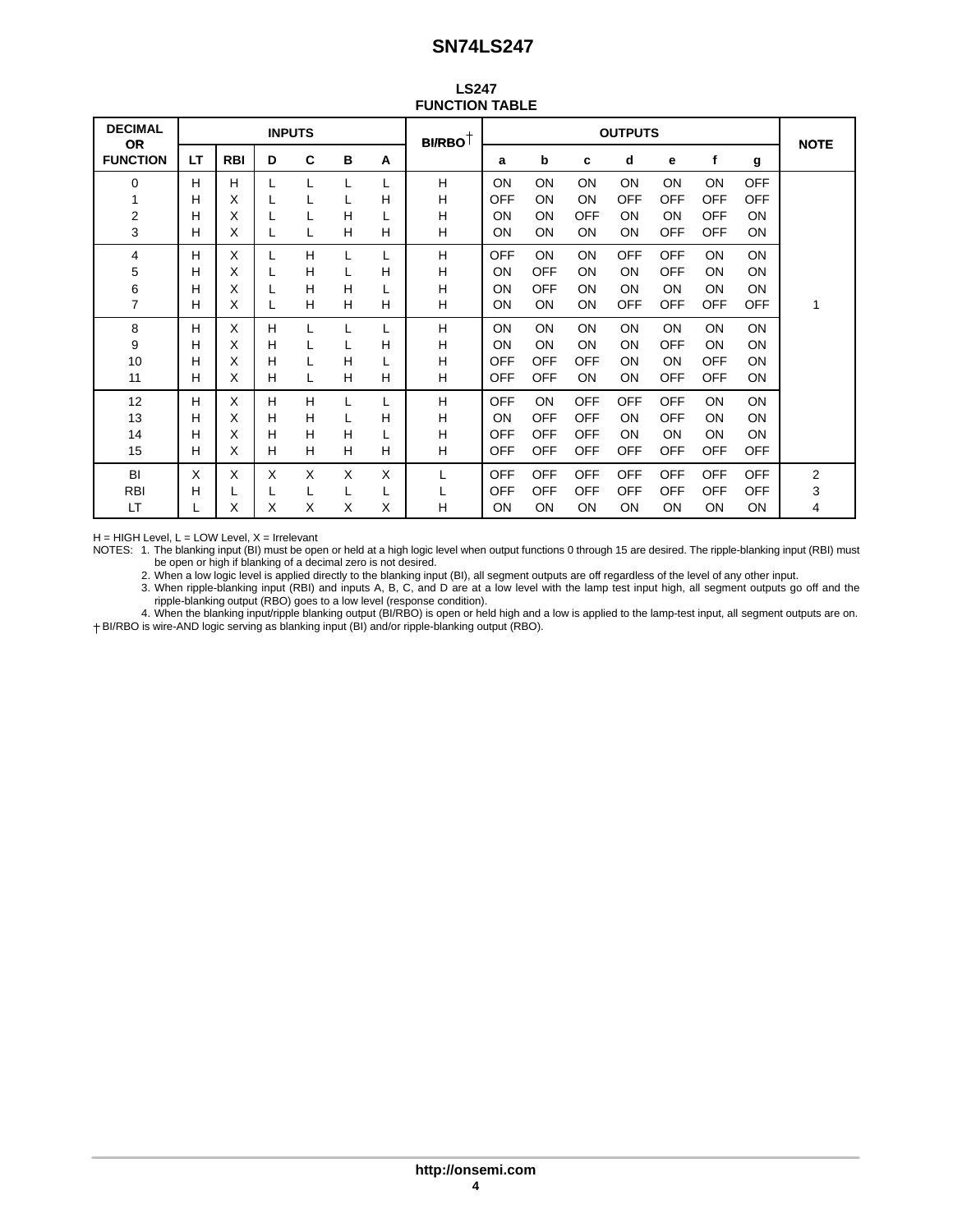|                 |                                                 |            | Limits     |        |             |                                                                        |                                                     |  |
|-----------------|-------------------------------------------------|------------|------------|--------|-------------|------------------------------------------------------------------------|-----------------------------------------------------|--|
| Symbol          | <b>Parameter</b>                                | <b>Min</b> | <b>Typ</b> | Max    | Unit        | <b>Test Conditions</b>                                                 |                                                     |  |
| V <sub>IH</sub> | Input HIGH Voltage                              | 2.0        |            |        | $\vee$      | Guaranteed Input HIGH Voltage for<br>All Inputs                        |                                                     |  |
| $V_{IL}$        | Input LOW Voltage                               |            |            | 0.8    | $\vee$      | All Inputs                                                             | Guaranteed Input LOW Voltage for                    |  |
| VIK             | Input Clamp Diode Voltage                       |            | $-0.65$    | $-1.5$ | V           | $V_{CC} = MIN, I_{IN} = -18 mA$                                        |                                                     |  |
| VOH             | Output HIGH Voltage<br><b>BI/RBO</b>            | 2.4        | 4.2        |        | $\mathsf V$ | or V <sub>II</sub> per Truth Table                                     | $V_{CC}$ = MIN, $I_{OH}$ = MAX, $V_{IN}$ = $V_{IH}$ |  |
|                 | Output LOW Voltage                              |            | 0.25       | 0.4    | V           | $I_{OL} = 1.6$ mA                                                      | $V_{CC} = V_{CC}$ MIN,                              |  |
| VOL             | <b>BI/RBO</b>                                   |            | 0.35       | 0.5    | V           | $I_{OL} = 3.2 \text{ mA}$                                              | $V_{IN} = V_{IL}$ or $V_{IH}$<br>per Truth Table    |  |
| $I_{O(off)}$    | Off-State Output Current<br>$a - g$             |            |            | 250    | μA          | $V_{CC}$ = MAX, $V_{IH}$ = 2.0 V,<br>$V_{O(off)} = 15 V, V_{IL} = MAX$ |                                                     |  |
|                 | On-State Output Voltage                         |            | 0.25       | 0.4    | $\vee$      | $I_{O(0n)} = 12$ mA                                                    | $V_{CC}$ = MIN, $V_{HH}$ = 2.0 V,                   |  |
| $V_{O(0n)}$     | $a - g$                                         |            | 0.35       | 0.5    | V           | $I_{O(0n)} = 24 mA$                                                    | V <sub>IL</sub> per Truth Table                     |  |
|                 | Input HIGH Current                              |            |            | 20     | μA          | $V_{CC}$ = MAX, $V_{IN}$ = 2.7 V                                       |                                                     |  |
| łін             |                                                 |            |            | 0.1    | mA          | $V_{\text{C}}$ = MAX, $V_{\text{IN}}$ = 7.0 V                          |                                                     |  |
| łр.             | Input LOW Current<br>Any Input, except BI/RBO   |            |            | $-0.4$ | mA          | $V_{CC}$ = MAX, $V_{IN}$ = 0.4 V                                       |                                                     |  |
|                 | <b>BI/RBO</b>                                   |            |            | $-1.2$ |             |                                                                        |                                                     |  |
| los             | <b>Short Circuit Current</b><br>BI/RBO (Note 1) | $-0.3$     |            | $-2.0$ | mA          | $V_{\text{CC}} = \text{MAX}$                                           |                                                     |  |
| <b>ICC</b>      | Power Supply Current                            |            | 7.0        | 13     | mA          | $VCC = MAX$                                                            |                                                     |  |

#### **DC CHARACTERISTICS OVER OPERATING TEMPERATURE RANGE** (unless otherwise specified)

Note 1: Not more than one output should be shorted at a time, nor for more than 1 second.

## **AC CHARACTERISTICS** ( $V_{CC}$  = 5.0 V,  $T_A$  = 25°C)

|                                      |                                                             | Limits |     |            |      |                        |  |
|--------------------------------------|-------------------------------------------------------------|--------|-----|------------|------|------------------------|--|
| <b>Symbol</b>                        | <b>Parameter</b>                                            | Min    | Typ | Max        | Unit | <b>Test Conditions</b> |  |
| t <sub>PLH</sub><br>t <sub>PHL</sub> | Turn-Off Time from A Input<br>Turn-On Time from A Input     |        |     | 100<br>100 | ns   | $C_{L}$ = 15 pF,       |  |
| t <sub>PHL</sub><br>t <sub>PLH</sub> | Turn-Off Time from RBI Input<br>Turn-On Time from RBI Input |        |     | 100<br>100 | ns   | $R_1 = 665 \Omega$     |  |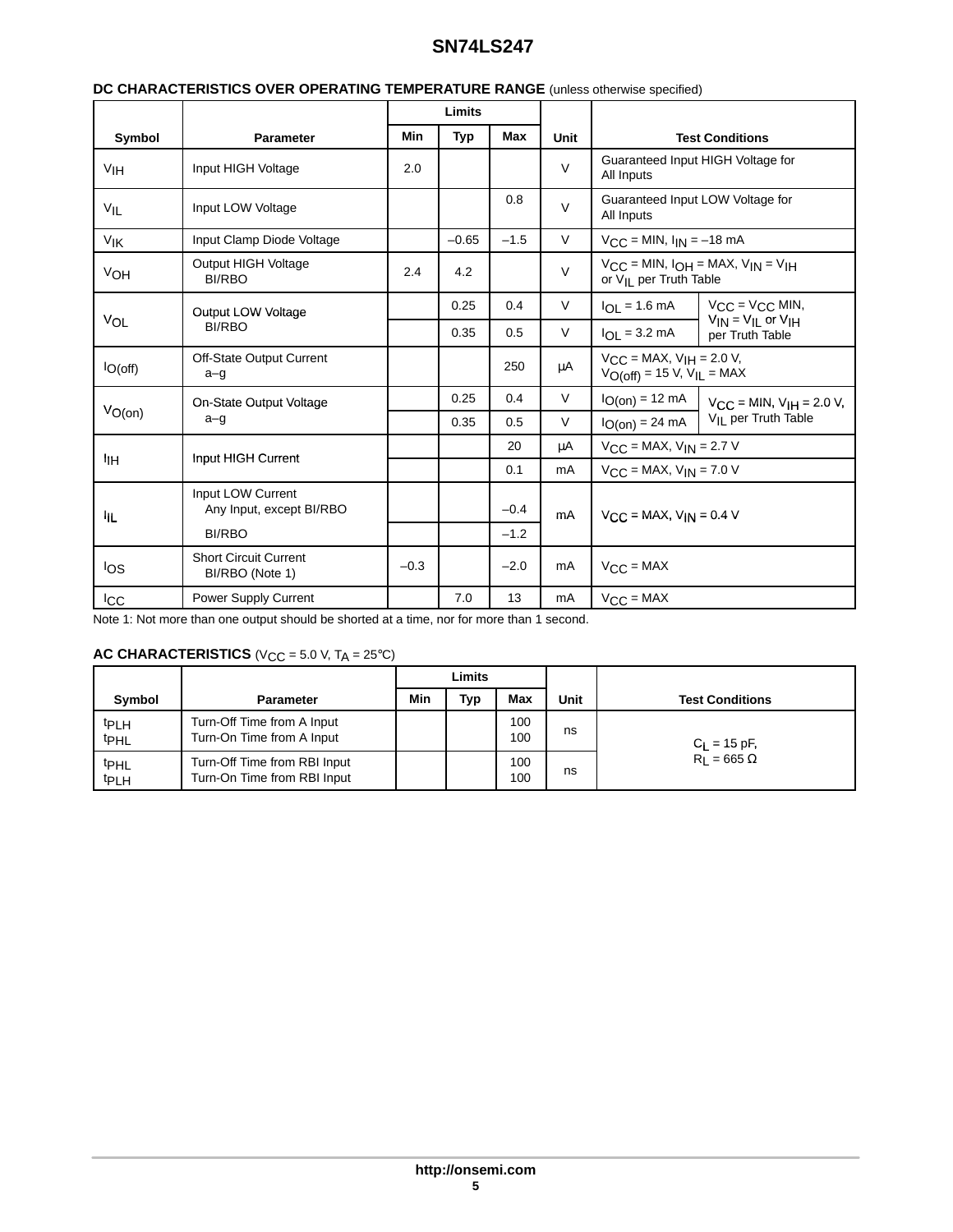## **PACKAGE DIMENSIONS**



NOTES:<br>
1. DIMENSIONING AND TOLERANCING PER ANSI<br>
2. CONTROLLING DIMENSION: INCH.<br>
3. DIMENSION L TO CENTER OF LEADS WHEN<br>
FORMED PARALLEL.<br>
4. DIMENSION B DOES NOT INCLUDE MOLD FLASH.<br>
4. DIMENSION B DOES NOT INCLUDE MOLD

|     |             | <b>INCHES</b> |             | <b>MILLIMETERS</b> |  |
|-----|-------------|---------------|-------------|--------------------|--|
| DIM | <b>MIN</b>  | MAX           | <b>MIN</b>  | MAX                |  |
| A   | 0.740       | 0.770         | 18.80       | 19.55              |  |
| в   | 0.250       | 0.270         | 6.35        | 6.85               |  |
| C   | 0.145       | 0.175         | 3.69        | 4.44               |  |
| D   | 0.015       | 0.021         | 0.39        | 0.53               |  |
| F   | 0.040       | 0.70          | 1.02        | 1.77               |  |
| G   | 0.100 BSC   |               | 2.54 BSC    |                    |  |
| н   | 0.050 BSC   |               | 1.27 BSC    |                    |  |
| J   | 0.008       | 0.015         | 0.21        | 0.38               |  |
| ĸ   | 0.110       | 0.130         | 2.80        | 3.30               |  |
| L   | 0.295       | 0.305         | 7.50        | 7.74               |  |
| M   | $0^{\circ}$ | $10^{\circ}$  | $0^{\circ}$ | $10^{\circ}$       |  |
| S   | 0.020       | 0.040         | 0.51        | 1.01               |  |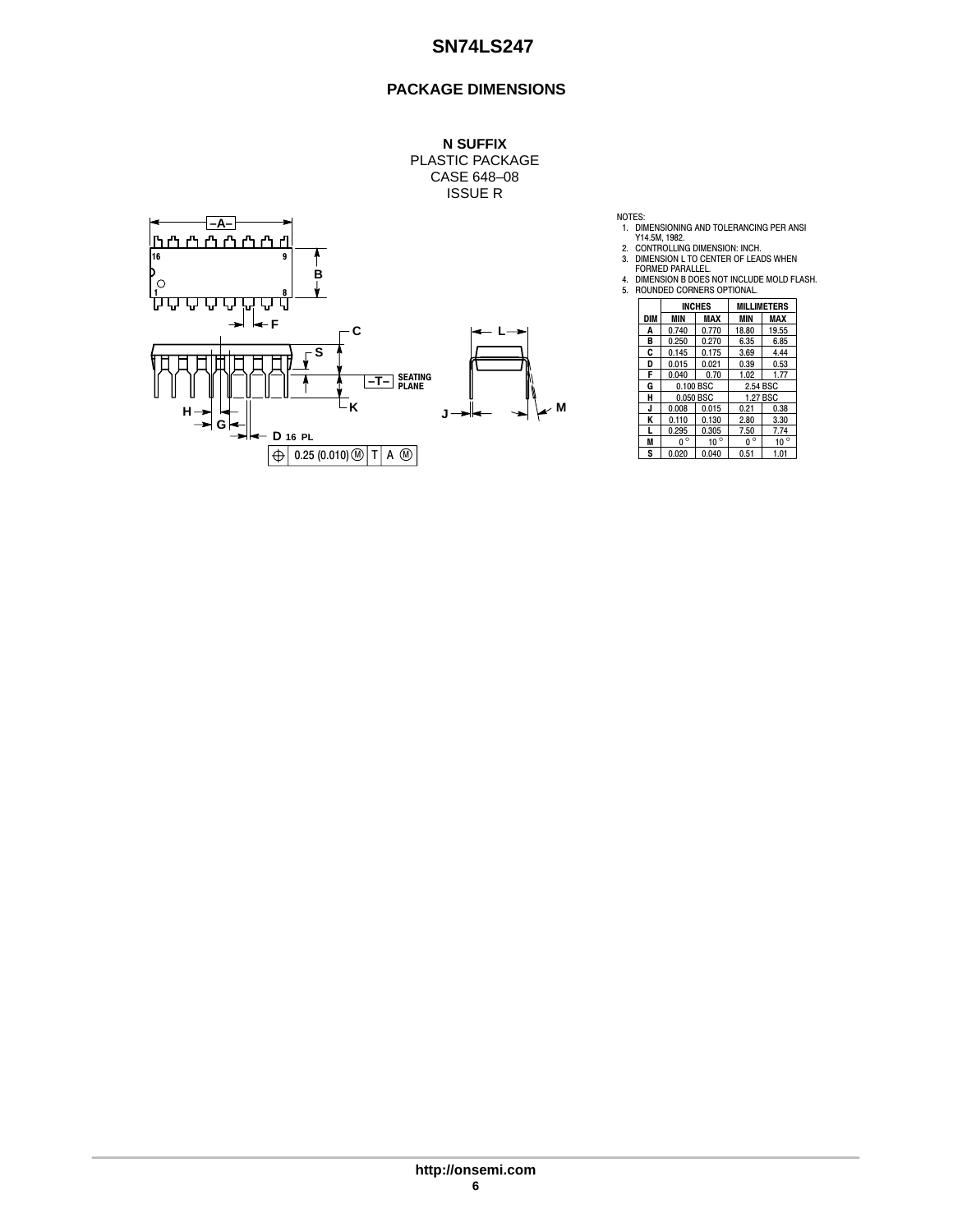**D SUFFIX** PLASTIC SOIC PACKAGE CASE 751B–05 ISSUE J



NOTES:<br>
1. DIMENSIONING AND TOLERANCING PER ANSI<br>
2. CONTROLLING DIMENSION: MILLIMETER.<br>
3. DIMENSIONS A AND B DO NOT INCLUDE<br>
MOLD PROTRUSION.<br>
4. MAXIMUM MOLD PROTRUSION 0.15 (0.006)<br>
PER SIDE.<br>
5. DIMENSION D DOES NOT I

|     |              | <b>MILLIMETERS</b> |             | <b>INCHES</b> |  |  |
|-----|--------------|--------------------|-------------|---------------|--|--|
| DIM | MIN          | MAX                | MIN         | MAX           |  |  |
| A   | 9.80         | 10.00              | 0.386       | 0.393         |  |  |
| в   | 3.80         | 4.00               | 0.150       | 0.157         |  |  |
| C   | 1.35         | 1.75               | 0.054       | 0.068         |  |  |
| D   | 0.35         | 0.49               | 0.014       | 0.019         |  |  |
| F   | 0.40         | 1.25               | 0.016       | 0.049         |  |  |
| G   |              | 1.27 BSC           |             | 0.050 BSC     |  |  |
| J   | 0.19         | 0.25               | 0.008       | 0.009         |  |  |
| Κ   | 0.10         | 0.25               | 0.004       | 0.009         |  |  |
| M   | $\circ$<br>U | $7^\circ$          | $0^{\circ}$ | $7^\circ$     |  |  |
| P   | 5.80         | 6.20               | 0.229       | 0.244         |  |  |
| R   | 0.25         | 0.50               | 0.010       | 0.019         |  |  |